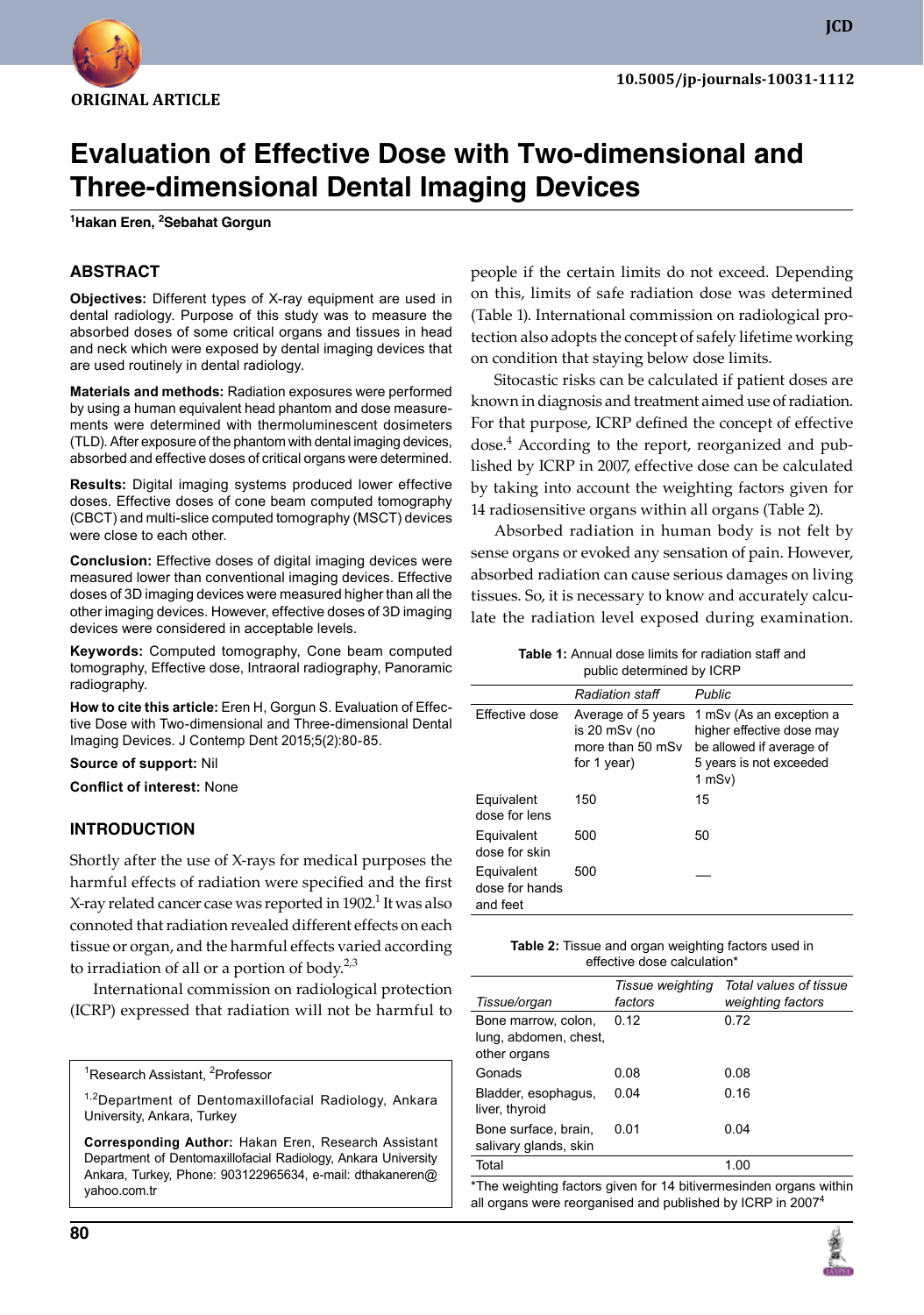Thermoluminescent dosimeter (TLD) technique is the most frequently used radiation dose measurement method. Thermoluminescent dosimeters have been used quite a lot in dosimetry studies because they are easy to use, mechanically and chemically durable and partially not being dependent to energy, and these properties are not found in classical dosimetry systems. Furthermore, being smaller than the volume of 1 mm<sup>3</sup> makes spot dose measurement possible.<sup>5</sup>

In modern dentistry, radiological examination is a requirement of diagnosis and treatment planning, and digitally compatible 2D and 3D dental imaging devices are also produced according to development of digital technology in recent years. Additionally, as a result of technological advances in dental imaging field, digital imaging and 3D imaging techniques have become used routinely.

The purpose of our study is measurement and comparison of radiation doses absorbed by some critical organs and tissues in head and neck region with using TLD-100's on phantom head respectively exposed by intraoral radiography, panoramic radiography, cone beam computed tomography (CBCT) and computed tomography (CT) devices.

## **MATERIALS AND METHODs**

The exposures were performed on an anthropomorphic phantom head (model 76-606 DX Atom Max dental head phantom, Fluke Biomedical, Germany) which is manufactured with resin-based hard and soft tissue equivalent material and mimicking the anatomical structures of the head and neck of adult male. Three-dimensional anthropomorphic anatomy of the phantom head includes brain, bone, larynx, trachea, sinus cavities, teeth, and nasal cavity. TLD-100 (LiF2:Mg, Ti; Model 100, Harshaw Chemical, Solon, Ohio) crystals which includes lithium fluoride (LiF2) were used for dose measurements.

Dosimeters were irradiated by an X-ray source which its amount of radiation was known. After the exposed dosimeters were calibrated by using WinREMS software in TLD-reader device, they were grouped in threes. Then, each group of dosimeters in locked bags were placed to the surfaces of following organs on phantom head:

- Thyroid gland
- Right and left eyes
- larynx
- **Trachea**
- Right and left parotid glands
- Right and left submandibular salivary glands
- Sublingual salivary gland

During the study, the same dosimeters always placed in exactly the same region in every single exposure. The phantom head loaded with dosimeters was exposed respectively by following systems and devices:

- Conventional full-mouth intraoral radiographic series [7 maxillary periapical radiographs, 7 mandibular periapical radiographs and 2 bite-wing radiographs) exposed by Evolution X300-2C (new life radiology SRL, Italy] X-ray device.
- Digital full-mouth intraoral radiographic series exposed by Belmont Phot-X II model 303-H (Takara Belmont Corp, Japan) X-ray device.
- Conventional panoramic radiographs exposed by Proline CC (Planmeca, Finland) conventional panoramic and cephalometric imaging device.
- Digital panoramic radiographs exposed by Orthophos XG 5 DS/ceph (Sirona, USA) digital panoramic and cephalometric imaging device.
- Conventional extraoral radiographs for orthodontic purpose (panoramic, lateral and posteroanterior cephalometric radiographs) exposed by same device as conventional panoramic radiographs are exposed.
- Digital extraoral radiographs for orthodontic purpose exposed by same device as digital panoramic radiographs are exposed.
- Multi-slice computed tomography (MSCT) exposed by Somatom Sensation 16-sliced CT device (Siemens, Germany).
- Cone beam computed tomography exposed by ILUMA ultra CBCT device (Imtec Corp 3M, USA).

All the exposures were repeated twice and obtained values were averaged. In this way, absorbed doses of organs included in the experiment were measured and effective doses were calculated by using the tissue weighting factors defined in 2007 ICRP recommendations. Results were comparatively evaluated. When the contribution of salivary glands to the effective dose was calculated; absorbed doses measured from all salivary glands were averaged, the resultant value was multiplied with tissue weighting factor given for salivary gland and effective dose for salivary gland was found. When the contribution of esophagus to the effective dose was calculated; the absorbed doses obtained for larynx and trachea were averaged and the resultant value was multiplied with tissue weighting factor given for esophagus. When the contribution of bone marrow to the effective dose was calculated; the absorbed doses for parotid glands and sublingual salivary gland were averaged, thus, a mean absorbed dose for mandible was obtained. Then, mean effective dose for bone marrow was calculated as given by ICRP in 2007.

## **RESULTS**

Technical features of imaging devices and exposure techniques were the factors affecting radiation dose during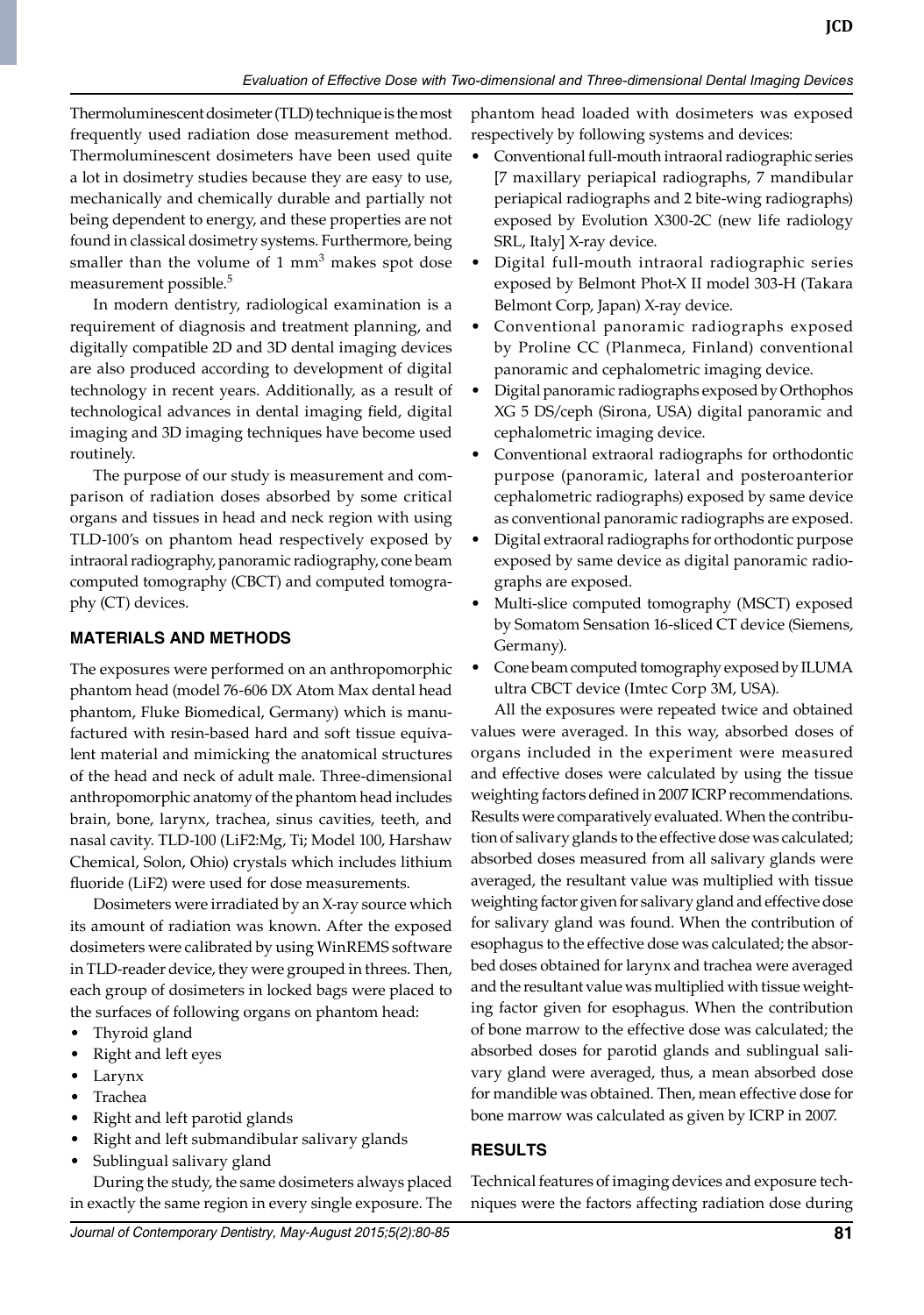study. Table 3 shows the features of imaging devices set and used in our study.

The effective doses for organs included in our study are shown in table 5. Effective doses were calculated with given formula  $E = \sum W_T \times H_T$ . According to this formula, measured organ absorbtion doses (Table 4) multiplied with tissue weighting factors for appropriate organs which were rearranged by ICRP in 2007 (Table 2) and total effective doses were found (Table 5). As a result, highest effective dose was found as 114 µSv with multislice CT and lowest effective dose was found as 35.6  $\mu$ Sv with lateral cephalometric imaging device.

#### **DISCUSSION**

In today's dentistry, radiological examination is a requirement for diagnosis and treatment planning. As a result of technological development in dental imaging, both digital imaging and 3D imaging techniques have been started to use routinely. In our study, all imaging devices including conventional intraoral imaging device up to multi-slice CT so as to apply every imaging method were used to present effective doses together.

Average dose absorbed by tissue or organ should be known to calculate the effective dose. Measurement of organ dose is very difficult on patient during radiological applications.<sup>6</sup> Additionally, same patient must be exposed by several imaging devices because of need for comparable results. So, unnecessary irradiation makes using patient impossible for radiation dose studies. For that reason, all the exposures in our study performed on hard and soft tissue equivalent phantom head as all the other related articles.

Ionizing radiation sensitivity of different tissues in the human body is also different. International commission on radiological protection defined the effective dose as prior unit in order to compare the risk arising for different radiological examinations in 1991.<sup>7</sup> The use of effective dose is oriented for radiation protection. In 2007, ICRP updated effective dose calculation method in the light of the latest scientific data about radiation physics and biological effects of radiation.<sup>4</sup> Salivary glands, brain, oral mucosa and extrathoracic airway were included in current table for the first time. These changes that containing maxillofacial region shows that there is a significant potential to affect cancer risk estimates during dental examinations. In fact, there are studies showing the association between incidence of head and neck cancer and dental radiography.<sup>8,9</sup> Also, if effective doses are calculated with 2007 factors, the results will be 32 to 422% higher than that calculated with 1990 factors.<sup>10</sup> The 2007 ICRP tissue weighting factors reflect more current data on cancer incidence and mortality. Data on the incidence of cancer, especially for cancer types

|  |  |  | Table 3: Technical features of imaging devices used in our study |  |  |  |
|--|--|--|------------------------------------------------------------------|--|--|--|
|--|--|--|------------------------------------------------------------------|--|--|--|

| Device                  | kVp | mА  | Time (sec) | mAs   | Filtration    | Focal spot-object |
|-------------------------|-----|-----|------------|-------|---------------|-------------------|
| Conventional full-mouth | 70  | 8   | 7.2        | 57.6  | 2 mm Al       | 200 mm            |
| Digital full-mouth      | 70  |     | 2.56       | 17.92 | 2 mm Al       | 200 mm            |
| Conventional panoramic  | 68  | 8   | 18         | 144   | $2.5$ mm Al   | 250 mm            |
| Digital panoramic       | 69  | 15  | 14.1       | 211.5 | $2.5$ mm Al   | 250 mm            |
| Conventional ceph       | 70  | 12  | 0.8        | 9.6   | $2.5$ mm Al   | 1500 mm           |
| Conventional PA         | 78  | 12  | 1.2        | 14.4  | $2.5$ mm Al   | 1500 mm           |
| Digital ceph            | 73  | 15  | 14.8       | 222   | $2.5$ mm Al   | 1714 mm           |
| Digital PA              | 80  | 14  | 9.1        | 127.4 | $2.5$ mm Al   | 1714 mm           |
| <b>CBCT</b>             | 120 | 3.8 | 40         | 152   | $1.3$ mm $Cu$ | 600 mm            |
| Multi-slice CT          | 100 | 6.7 | 15         | 100   | 6.3 mm AI     | 700 mm            |

**Table 4:** Organ absorbtion doses measured for dental imaging devices (mGy)

| Organ/tissue              | Conventional<br>full-mouth | Digital full-<br>mouth | Conventional<br>panoramic | Digital<br>panoramic | Conventional<br>$ceph + PA$ | Digital<br>ceph + PA | CBCT  | Multi-slice<br>CТ |
|---------------------------|----------------------------|------------------------|---------------------------|----------------------|-----------------------------|----------------------|-------|-------------------|
| Thyroid                   | 0.574                      | 0.378                  | 0.446                     | 0.379                | 0.481                       | 0.412                | 0.863 | 0.714             |
| Right eye                 | 2.080                      | 1.047                  | 0.362                     | 0.338                | 0.349                       | 0.322                | 3.165 | 3.367             |
| Left eye                  | 2.853                      | 0.786                  | 0.419                     | 0.468                | 0.462                       | 0.437                | 3.409 | 4.028             |
| Right parotid gland       | 0.593                      | 0.367                  | 0.779                     | 0.611                | 0.405                       | 0.413                | 3.190 | 4.416             |
| Left parotid gland        | 0.530                      | 0.462                  | 0.764                     | 0.542                | 0.488                       | 0.382                | 3.061 | 4.000             |
| Right submandibular gland | 1.911                      | 0.748                  | 0.512                     | 0.592                | 0.353                       | 0.453                | 2.594 | 4.050             |
| Left submandibular gland  | 2.065                      | 0.957                  | 0.492                     | 0.554                | 0.356                       | 0.485                | 2.638 | 3.793             |
| Sublingual gland          | 3.372                      | 1.375                  | 0.636                     | 0.607                | 0.413                       | 0.399                | 2.636 | 3.105             |
| Larynx                    | 0.925                      | 0.527                  | 0.485                     | 0.495                | 0.374                       | 0.281                | 1.209 | 1.222             |
| Trachea                   | 0.840                      | 0.405                  | 0.487                     | 0.452                | 0.433                       | 0.437                | 0.991 | 0.929             |

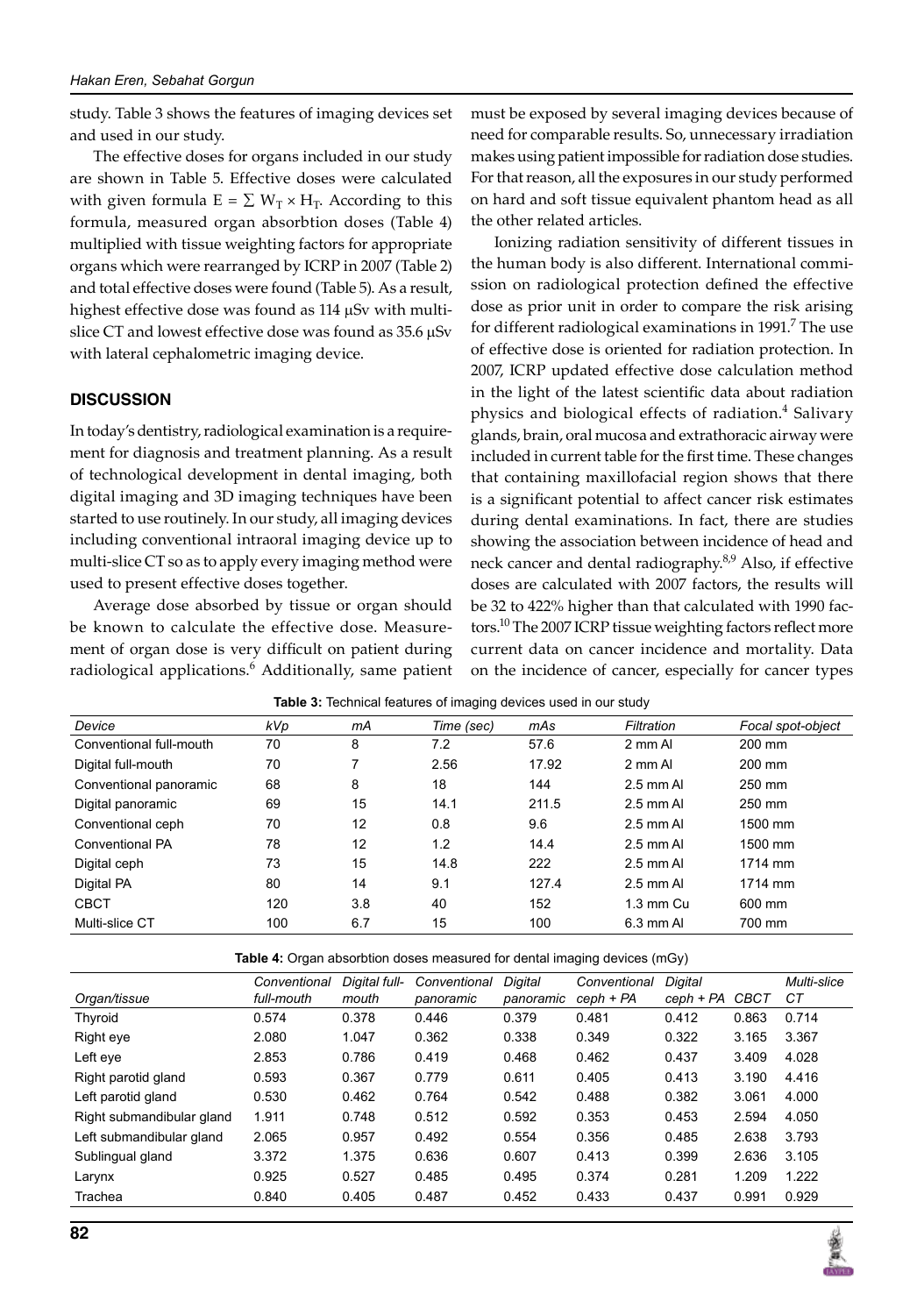**Table 5:** Calculated effective doses for imaging devices used in our study  $(\mu Sv)$ 

| <i>Imaging device</i>   | Effective dose |
|-------------------------|----------------|
| Conventional full-mouth | 77.4           |
| Digital full-mouth      | 42.2           |
| Conventional panoramic  | 44.3           |
| Digital panoramic       | 40.4           |
| Conventional ceph + PA  | 39.9           |
| Digital ceph + PA       | 35.6           |
| CBCT                    | 109.5          |
| Multi-slice CT          | 114            |

that the survival rate is high, reveals a more complex explanation. Especially, salivary glands and brain are shown as organs which have increased weighting factors due to evidences of increased risk of cancer in 2007. In our study, 2007 ICRP tissue and organ weighting factors were used to calculate effective doses of critical organs in head and neck.

Radiation doses of dental imaging methods are always determined as low when compared with other medical radiological examinations. Therefore, the radiation dose used in dental radiology related issues are not observed as important as needed. However, dental radiological applications are one of the most common areas that X-rays are used within all dental applications.<sup>11,12</sup> Also, the most frequently used radiographic technique within all dental radiographic techniques is intraoral radiography. But, a very large portion of dental radiological applications are performed in dental clinics without a standard quality assurance program or radiological applications are performed by practitioners who are not properly trained.13 Consequently, patients can be exposed unnecessarily because of inadequate or defective equipment or improper application techniques.<sup>14</sup> In our study, all the exposures were performed as well-trained staff do as in routine clinical applications. Results showed that the highest effective dose was calculated with multi-slice CT as 114 µSv and the lowest effective dose was calculated with digital lateral cephalometric and anteroposterior imaging as 35.6 µSv. Digital 2D extraoral imaging methods produced lower effective doses than conventional ones as expected but, no significant difference was detected between these two results. As a reason, the parameters, such as kVp and mAs in digital imaging might be adjusted more than the required, moreover, the practitioner might not notice or check the imaging protocol. So, this circumstance resulted to higher radiation. Hereby, effective doses of digital 2D imaging methods were found close to effective doses of conventional methods. Also, practitioner might not be aware that the patient is exposed over than required in routine digital radiological applications.15 The increase in amount of irradiation does

not cause a significant difference in image details. In contrast, decrease of irradiation causes digital image with excessive moire, and this event results with repetition of exposure. In both cases, patient dose increases.<sup>16</sup> As mentioned previously, radiologist or authorized person must be careful when adjusting the imaging protocol especially in digital systems, because, practitioner's faults, such as over-adjustment of imaging parameters can result to higher radiation in patient dose even in a radiology clinic of dentistry faculty experimented in this study.

Effective doses for full-mouth examination in digital and conventional intraoral imaging devices were calculated as 42.2 and 77.4 μSv, respectively. Thus, in opposition to 2D extraoral imaging methods, total effective dose for conventional intraoral examination was approximately two times higher than that for digital intraoral examination. The results showed that, total effective dose obtained for digital imaging was decreased 2 times when reducing the exposure time about 3 times according to conventional intraoral imaging exposure time while other settings for both intraoral imaging devices were almost the same. The difference found between absorption and effective doses of conventional and digital intraoral imaging methods was an expected result. Study was based on the parameters used in routine clinical practice. But it has been shown that using rectangular collimation and a high-speed film or digital sensor results 10-fold reduction in risk of fatal cancer.<sup>10</sup> Therefore, any adjustment was not performed intended for reducing radiation dose. Because effective doses were asked to determine under routine conditions in our study. In order to explain such a situation, the new studies are required, demonstrating the relationship between radiation dose, imaging technique and image quality so as to have optimum images.

Effective doses of digital 2D extraoral imaging device calculated in our study were approximately 3 or 4 times higher than that calculated in the literature.<sup>10,17,18</sup> Reason for this difference may be related to exposure settings of devices. The increase in mAs value results with increase in effective dose. Thus, total effective doses of digital panoramic, lateral cephalometric and posteroanterior imaging devices were calculated as relatively higher in consequence of higher mAs values of these imaging devices in our study.

In general, CBCT is a technique which uses lower doses in scanning the maxillofacial region when compared with multi-slice  $CT^{19,20}$  There are some studies supporting this opinion in the literature.<sup>21-25</sup> Also, CBCT is a diagnostic tool as effective as multi-slice CT. This condition makes frequent usage of the CBCT technique as innocent with valid medical reasons. But, cumulative radiation dose increases while the frequency of use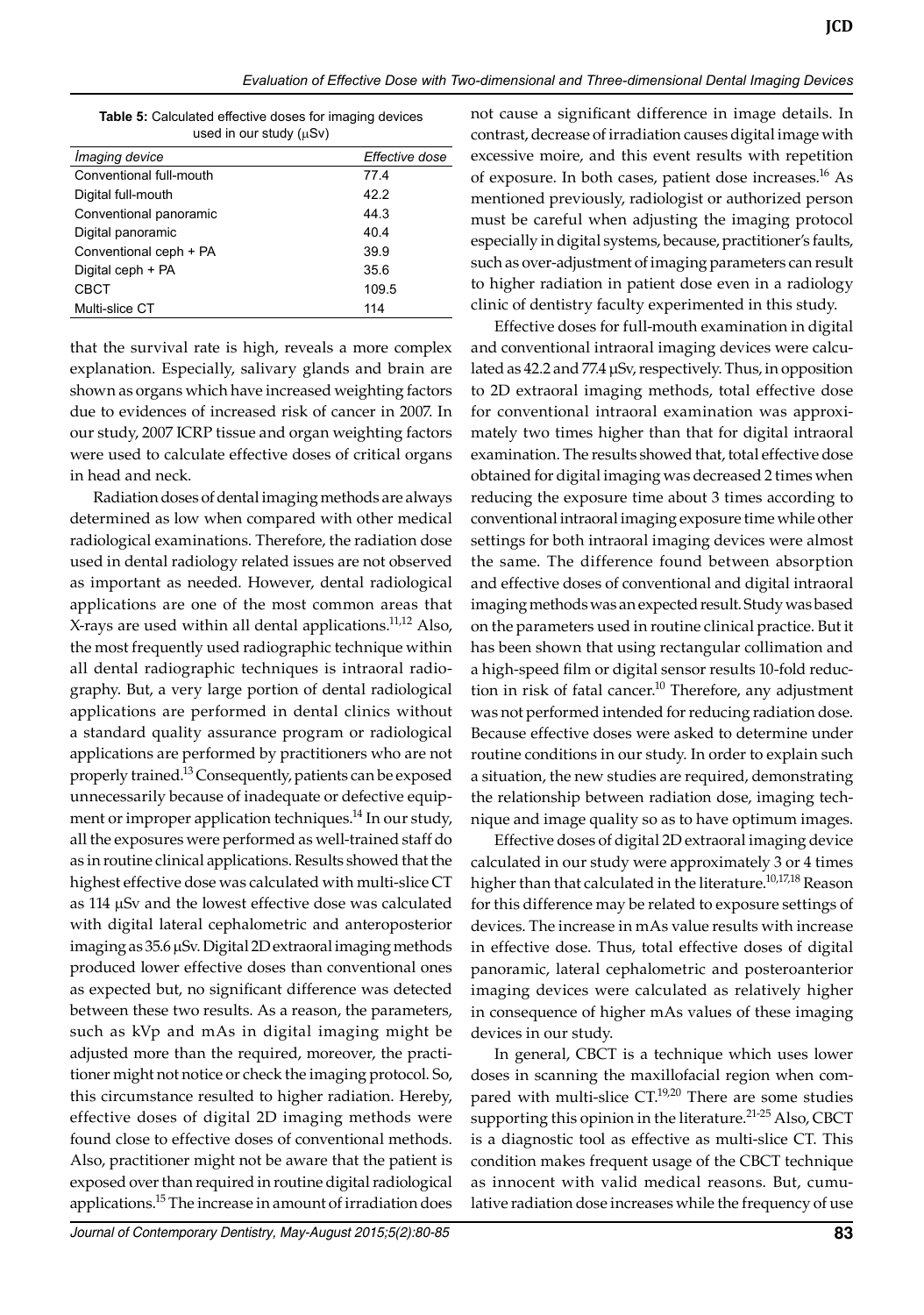increases. In 2007, a published study showed that 1.5 to 2% of all cancers in United States are associated with the use of CT scans.26 Although this is a controversial, the amount of radiation received per person by sources of ionizing radiation has been increased from 3.6 to 6.2 mSv in the last 20 years period, and this has been largely attributed to increased use of  $CT$  scans.<sup>27</sup> On the other hand, some CBCT devices are used in similar or even higher radiation doses when compared with CT scans.<sup>28</sup> Therewithal, radiation dose levels close to those produced by CBCT devices can be obtained with using low dose protocol of CT devices.<sup>29</sup> Our results showed closer radiation dose levels of CBCT and multi-slice CT devices in support of this situation. As a reason, the mA value of multi-slice CT device was very low in our study. Thus, we obtained much lower radiation doses with multi-slice CT than that of the literature which has been measured as 474 µSv for mandible with the same CT device. $^{21}$  Additionally, there is no need to use higher mA values for purposes of dental imaging. The mAs value of CBCT device was very high and field-of-view (FOV) area was large in our study. So, these parameters may be approached the radiation doses of CBCT device close to that of multi-slice CT device in our study. Especially, FOV area is an important tool affecting the radiation dose of CBCT device.<sup>21</sup>

In conclusion, the lowest possible dose for dental imaging technique should be chosen to provide optimum image quality. Also, the technical properties of the imaging device should be set so as to obtain the image with lowest possible dose. Unnecessary exposures should always be avoided. The use of 3D imaging techniques in dentistry required a careful radiological indication. The effective doses of multi-slice CT scanners with low dose protocol are close to the effective doses of CBCT devices. Therefore, multi-slice CT devices can be used in dentistry when necessary. Cone beam computed tomography devices, which offering different scanning areas, resolutions and irradiation parameters, should be preferred. Although organ dosimetry studies present quite different results from one another, performing such studies with as much as possible different devices is valuable in terms of better understanding and revealing the importance of issue.

#### **REFERENCES**

- 1. Frieben A. Demonstration eines cancroids des rechten handruckens, das sich nach langdauernder einwirkung von rontgenstrahlen entwickelt hatte. Fortsch Roentgenstr 1902; 6:106-111.
- 2. Oyar O, Gülsoy UK, Yeşildağ A, Yildiz M, Baykal B, Köroğlu, M. Tıbbi Görüntüleme Fiziği. Isparta: Rekmay Matbaası, Bölüm 1, 2 2003.
- 3. Bozbiyik A, Özdemir C, Hanci H. Radyasyon Yaralanmaları ve Korunma Yöntemleri. Sted 2002;11(7):272-274.
- 4. International commission on radiological protection. The 2007 recommendations of the international commission on radiological protection. Publication 103, Ann ICRP 2007; 37(2-4):125-132.
- 5. BOR D. Termoluminesans dozimetreler. Ankara Üniversitesi Nükleer Bilimler Enstitüsü Ders Notları 2008.
- 6. Thilander-Klang A, Ebba Helmrot E. Methods of determining the effective dose in dental radiology. Radiation Protection Dosimetry 2010;139(1-3):306-309.
- 7. International commission on radiological protection. The 1990 recommendations of the International commission on radiological protection. Publication 60 Oxford and New York: Pergamon Press; 1991.
- 8. Preston-Martin S, Bernstein L, Maldonado AA, Henderson BE, White SC. A dental X-ray validation study: comparison of information from patient interviews and dental charts. Am J Epidemiol 1985;121(3):430-439.
- 9. Preston-martin S, White SC. Brain and salivary gland tumors related to prior dental radiography: implications for current practice. JADA 1990;120(2):151-158.
- 10. Ludlow Jb, Davies-Ludlow Le, White Sc. Patient risk related to common dental radiographic examinations: the impact of international commission on radiological protection recommendations regarding dose calculation. J Am Dent Assoc 2008;139(9):1237-1243.
- 11. United Nations Scientific Committee on the Effects of Atomic Radiation. UNSCEAR 2008 Report Vol. I: Sources of Ionizing Radiation. New York: United Nations; 2010.
- 12. International Atomic Energy Agency (IAEA) safety standard series. Radiological protection for medical exposure to ionizing radiation. Safety Guide No: RS-G-1.5. Vienna: IAEA press; 2002.
- 13. Poppe B, Looe HK, Pfaffenberger A, Chofor N, Eenboom F, Sering M, Rühmann A, Poplawski A, Willborn K. Dose-area product measurements in panoramic dental radiology. Radiat Prot Dosim 2006;123(1):131-134.
- 14. Poppe B, Looe Hk, Pfaffenberger A, Eenboom F, Chofor N, Sering M, RüHmann A, Poplawski A, Willborn K. Radiation exposure and dose evaluation in intraoral dental radiology. Radiation Protection Dosimetry 2007;123(2):262-267.
- 15. International Commission on Radiological Protection (ICRP). Managing patient dose in digital radiology. ICRP publication 93. Ann ICRP 2004;34(1):1-73.
- 16. Gonzalez L, Vano E, Fernandez R, Ziraldo V, Delgado J, Delgado V, Moro J, Ubeda C. Evaluating phantom image quality parameters to optimise patient radiation dose in dental digital radiology. Radiation Protection Dosimetry 2012;151(1):95-101.
- 17. Gavala S, Donta C, Tsiklakis K, Boziari A, Kamenopoulou V, Stamatakis HC. Radiation dose reduction in direct digital panoramic radiography. Eur J Radiol 2009;71(1):42-48.
- 18. Gijbels F, Jacobs R, Bogaerts R, Debaveye D, Verlinden S, Sanderink G. Dosimetry of digital panoramic imaging. Part I: patient exposure. Dentomaxillofac Radiol 2005;34(3): 145-149.
- 19. Sedentexct Project. (31.10.2010). Radiation protection: cone beam CT for dental and maxillofacial radiology. Provisional guidelines. A report prepared by the sedentexct project. Accessed at: [http://www.sedentexct.eu]. Accessed on: 12.06.2012.
- 20. De Vos W, Casselman J, Swennen Grj. Cone-beam computerized tomography imaging of the oral and maxillofacial region: a systematic review of the literature. Int J Oral Maxillofac Surg 2009;38(6):609-625.